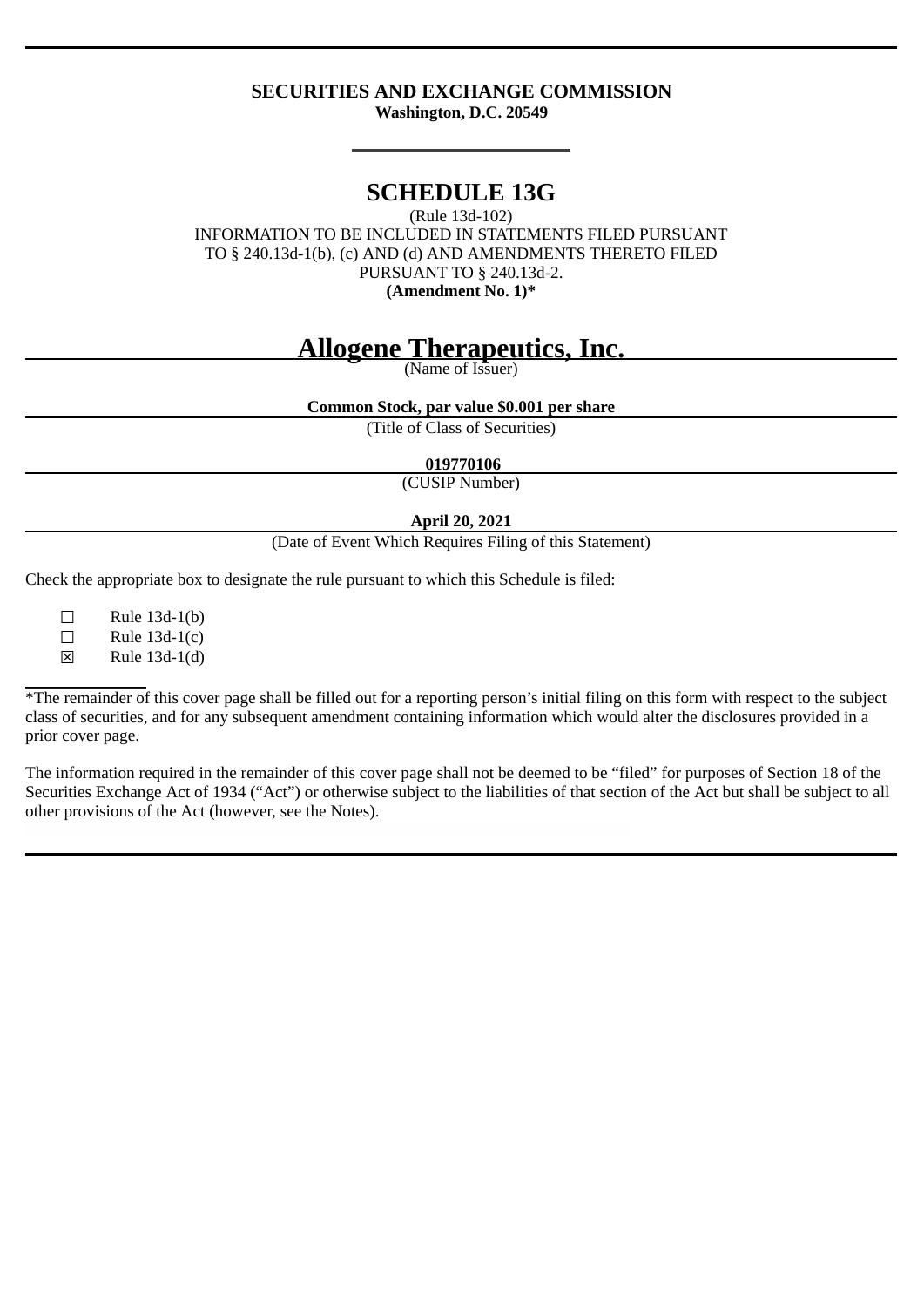| $\mathbf{1}$                                                                                                               | <b>NAMES OF REPORTING PERSONS</b>                                         |                                 |  |
|----------------------------------------------------------------------------------------------------------------------------|---------------------------------------------------------------------------|---------------------------------|--|
|                                                                                                                            | <b>Gilead Sciences, Inc.</b>                                              |                                 |  |
| $\overline{2}$                                                                                                             | <b>CHECK THE APPROPRIATE BOX IF A MEMBER OF A GROUP (SEE</b>              |                                 |  |
|                                                                                                                            | <b>INSTRUCTIONS)</b><br>(a) $\square$                                     |                                 |  |
|                                                                                                                            | (b)<br><b>SEC USE ONLY</b>                                                |                                 |  |
| 3                                                                                                                          |                                                                           |                                 |  |
|                                                                                                                            |                                                                           |                                 |  |
| $\overline{\mathbf{4}}$                                                                                                    | <b>CITIZENSHIP OR PLACE OF ORGANIZATION</b><br><b>State of Delaware</b>   |                                 |  |
|                                                                                                                            |                                                                           |                                 |  |
| <b>NUMBER OF</b><br><b>SHARES</b><br><b>BENEFICIALLY</b><br><b>OWNED BY EACH</b><br><b>REPORTING</b><br><b>PERSON WITH</b> | 5                                                                         | <b>SOLE VOTING POWER</b>        |  |
|                                                                                                                            |                                                                           | 1,156,689                       |  |
|                                                                                                                            | 6                                                                         | <b>SHARED VOTING POWER</b>      |  |
|                                                                                                                            |                                                                           | $-0-$                           |  |
|                                                                                                                            | $\overline{7}$                                                            | <b>SOLE DISPOSITIVE POWER</b>   |  |
|                                                                                                                            |                                                                           | 1,156,689                       |  |
|                                                                                                                            | 8                                                                         | <b>SHARED DISPOSITIVE POWER</b> |  |
|                                                                                                                            |                                                                           | -0-                             |  |
| 9                                                                                                                          | <b>AGGREGATE AMOUNT BENEFICIALLY OWNED BY EACH REPORTING PERSON</b>       |                                 |  |
|                                                                                                                            | 1,156,689                                                                 |                                 |  |
| 10                                                                                                                         | <b>CHECK BOX IF THE AGGREGATE AMOUNT IN ROW (9) EXCLUDES CERTAIN</b><br>П |                                 |  |
|                                                                                                                            | <b>SHARES</b>                                                             |                                 |  |
|                                                                                                                            |                                                                           |                                 |  |
| 11                                                                                                                         | PERCENT OF CLASS REPRESENTED BY AMOUNT IN ROW (9)<br>$0.8\%$ <sup>1</sup> |                                 |  |
|                                                                                                                            |                                                                           |                                 |  |
| 12                                                                                                                         | TYPE OF REPORTING PERSON*                                                 |                                 |  |
|                                                                                                                            | CO                                                                        |                                 |  |
|                                                                                                                            |                                                                           |                                 |  |

<span id="page-1-0"></span>1 Based on 142,515,938 shares of the common stock of the Issuer ("Common Stock") issued and outstanding as of November 2, 2021, as disclosed in the Issuer's Quarterly Report on Form 10-Q, filed with the Securities and Exchange Commission (the "SEC") on November 4, 2021.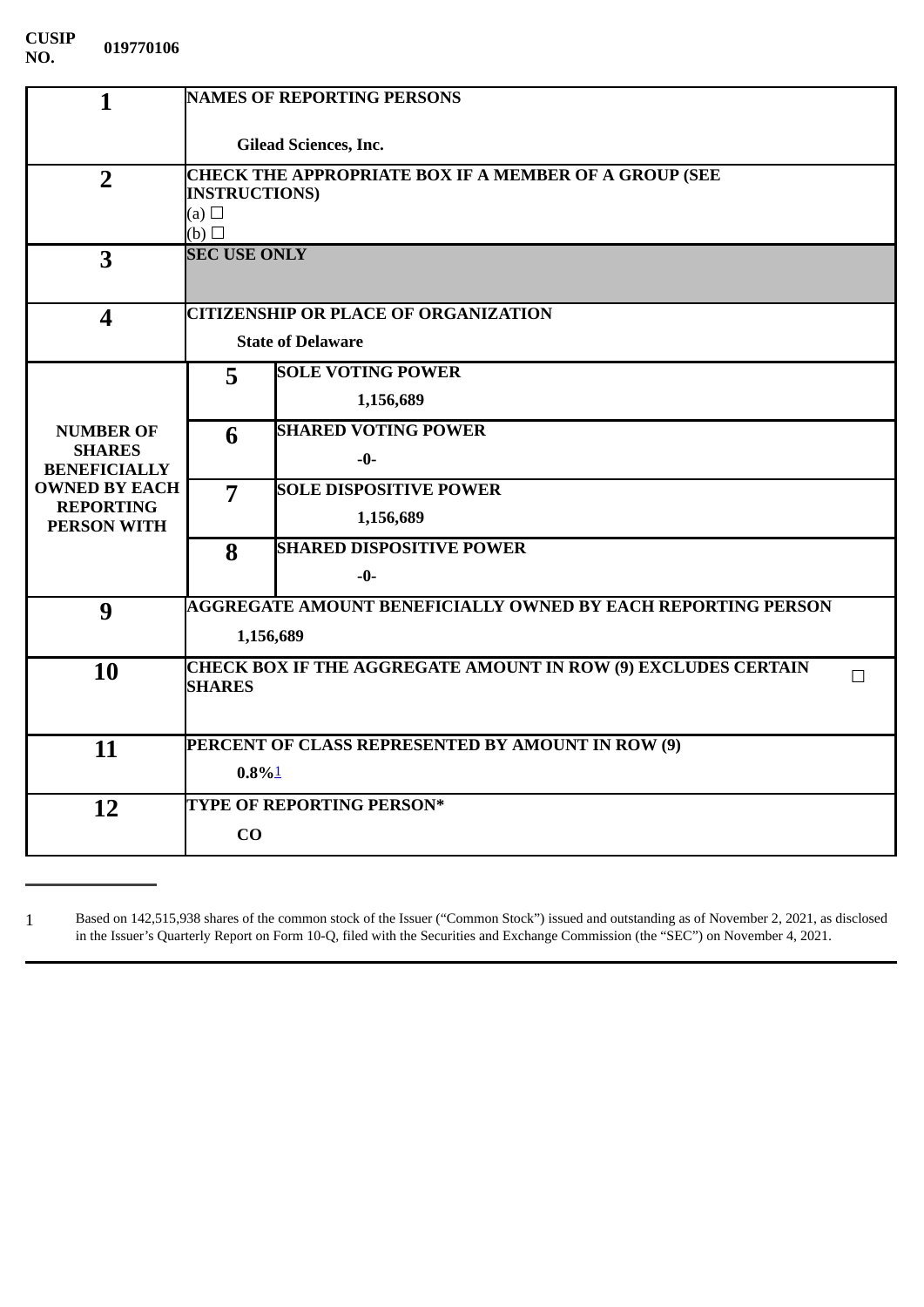#### **Item 1(a) Name of Issuer:**

The name of the issuer is Allogene Therapeutics, Inc. (the "Issuer").

## **Item 1(b) Address of Issuer's Principal Executive Offices:**

The Issuer's principal executive offices are located at 210 East Grand Avenue, South San Francisco, California 94080.

#### **Item 2(a) Name of Person Filing:**

This Amendment No. 1 to Schedule 13G is being filed by Gilead Sciences, Inc. (the "Reporting Person").

### **Item 2(b) Address of Principal Business Office or, if none, Residence:**

The address of the principal business office of the Reporting Person is 333 Lakeside Drive, Foster City, California, 94404.

#### **Item 2(c) Citizenship:**

The Reporting Person is incorporated in the State of Delaware.

#### **Item 2(d) Title of Class of Securities:**

Common Stock, par value \$0.001 per share

# **Item 2(e) CUSIP No.:**

019770106

# **Item 3 If this statement is filed pursuant to Rules 13d-1(b), or 13d-2(b), check whether the person filing is a:**

Not applicable.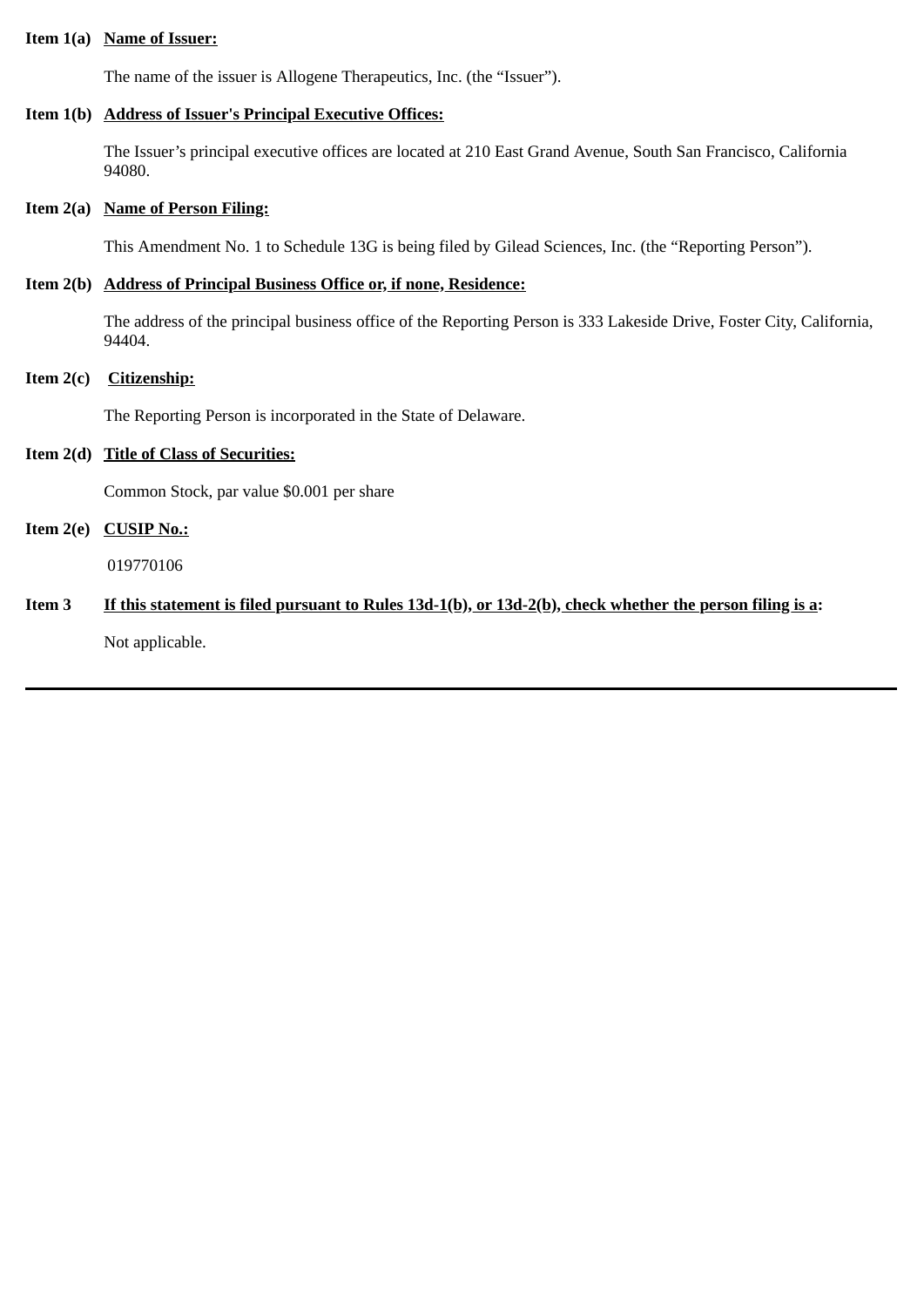# **Item 4 Ownership:**

- (a) Amount beneficially owned: 1,156,689
- (b) Percent of class: 0.8%[2](#page-3-0)
- (c) Number of shares as to which such person has:
	- (i) Sole power to vote or direct the vote: 1,156,689
	- (ii) Shared power to vote or direct the vote: -0-
	- (iii) Sole power to dispose or direct the disposition: 1,156,689
	- (iv) Shared power to dispose or direct the disposition: -0-

#### **Item 5 Ownership of Five Percent or Less of a Class:**

If this statement is being filed to report the fact that as of the date hereof each of the Reporting Persons has ceased to be the beneficial owner of more than five percent of the class of securities, check the following [X].

# **Item 6 Ownership of More Than Five Percent on Behalf of Another Person:**

Not applicable.

**Item 7 Identification and Classification of the Subsidiary Which Acquired the Security Being Reported on by the Parent Holding Company or Control Person:**

Not applicable.

#### **Item 8 Identification and Classification of Members of the Group:**

Not applicable.

#### **Item 9 Notice of Dissolution of Group:**

Not applicable.

#### **Item 10 Certification:**

Not applicable.

<span id="page-3-0"></span>2 Based on 142,515,938 shares of Common Stock issued and outstanding as of November 2, 2021, as disclosed in the Issuer's Quarterly Report on Form 10-Q, filed with the SEC on November 4, 2021.